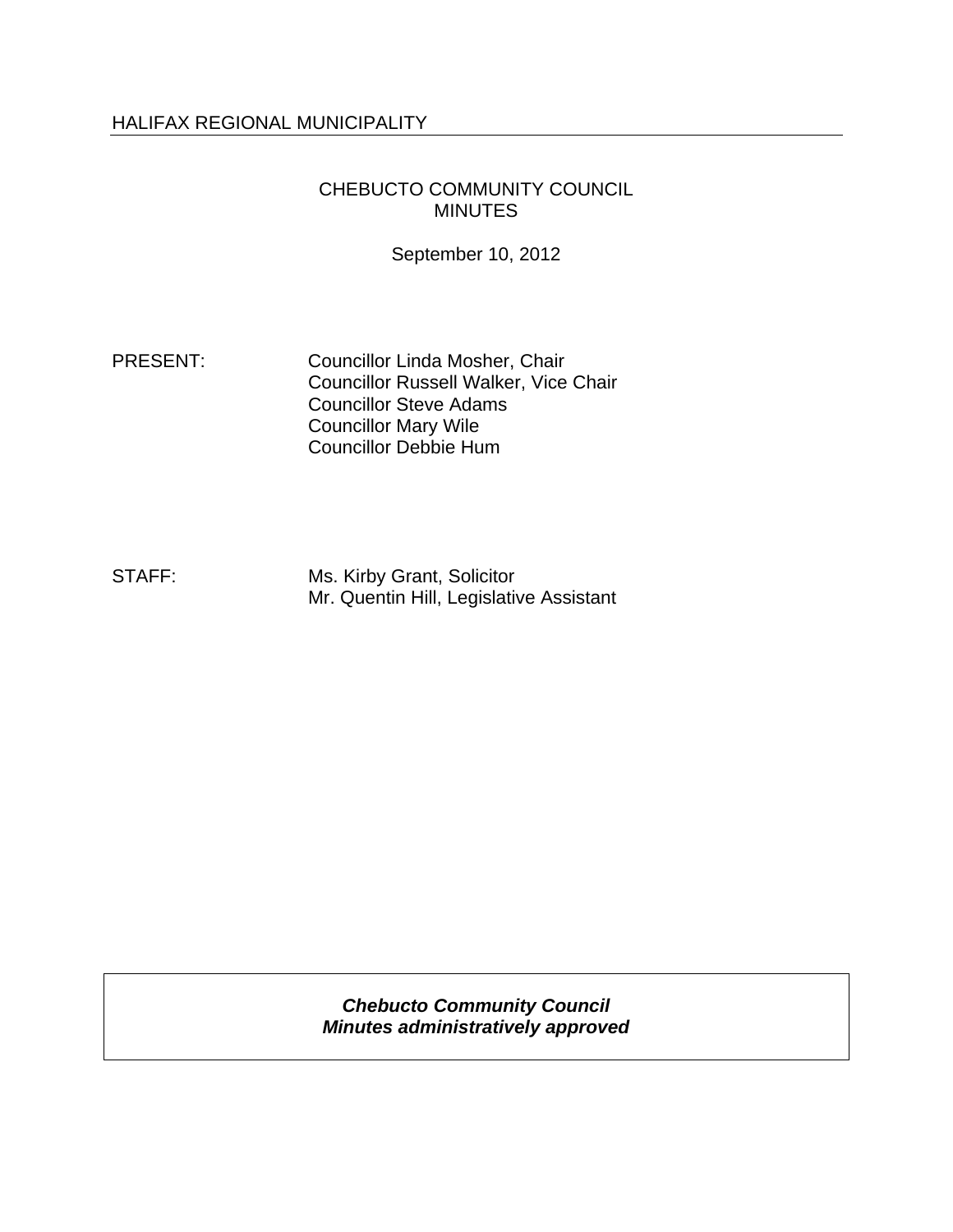# TABLE OF CONTENTS

| 1.    |                                                             |       |                                                                      |  |  |  |  |
|-------|-------------------------------------------------------------|-------|----------------------------------------------------------------------|--|--|--|--|
| 2.    |                                                             |       |                                                                      |  |  |  |  |
| 3.    | APPROVAL OF THE ORDER OF BUSINESS AND APPROVAL OF ADDITIONS |       |                                                                      |  |  |  |  |
|       |                                                             |       |                                                                      |  |  |  |  |
| 4.    |                                                             |       |                                                                      |  |  |  |  |
|       | 4.1                                                         |       |                                                                      |  |  |  |  |
|       |                                                             |       | 4.1.1 Access and Trail Development in the Hemlock Ravine Park Area 4 |  |  |  |  |
|       |                                                             |       |                                                                      |  |  |  |  |
|       |                                                             |       | 4.1.3 Armdale Rotary to Roundabout Conversion- Request for Report on |  |  |  |  |
|       |                                                             |       |                                                                      |  |  |  |  |
|       |                                                             | 4.1.4 |                                                                      |  |  |  |  |
|       |                                                             |       |                                                                      |  |  |  |  |
|       |                                                             |       | 4.1.6 Pocket Park - Crown Drive and Brook Street - Private Property  |  |  |  |  |
|       |                                                             |       |                                                                      |  |  |  |  |
|       |                                                             | 4.1.7 | Public Right Away (Tow Path) on the NorthWest Arm -                  |  |  |  |  |
|       |                                                             |       |                                                                      |  |  |  |  |
|       |                                                             | 4.1.8 | Graffiti on Chain of Lakes Trail - NorthWest Arm Overpass 5          |  |  |  |  |
|       |                                                             |       |                                                                      |  |  |  |  |
| 5.    |                                                             |       |                                                                      |  |  |  |  |
| 6.    |                                                             |       |                                                                      |  |  |  |  |
| 7.    |                                                             |       |                                                                      |  |  |  |  |
| 8.    |                                                             |       |                                                                      |  |  |  |  |
|       | 8.1                                                         |       |                                                                      |  |  |  |  |
|       |                                                             |       | 8.1.1 Fence Permit Application # 124562 - 7115 Scot Street Halifax 5 |  |  |  |  |
| 9.    |                                                             |       | CORRESPONDENCE, PETITIONS & DELEGATIONS - NONE  5                    |  |  |  |  |
| 9.1   |                                                             |       |                                                                      |  |  |  |  |
| 9.2   |                                                             |       |                                                                      |  |  |  |  |
| 9.2.1 |                                                             |       |                                                                      |  |  |  |  |
|       | 9.3                                                         |       |                                                                      |  |  |  |  |
| 10.   |                                                             |       |                                                                      |  |  |  |  |
| 11.   |                                                             |       |                                                                      |  |  |  |  |
| 12.   |                                                             |       |                                                                      |  |  |  |  |
|       |                                                             |       | Councillor Hum - Rockingham Community Centre oil spill and cleanup   |  |  |  |  |
|       |                                                             |       | $\ldots$ . 6                                                         |  |  |  |  |
|       | 12.2                                                        |       | Councillor Mosher - Former Down's Zoological Gardens, Joesph Howe    |  |  |  |  |
|       |                                                             |       |                                                                      |  |  |  |  |
|       |                                                             |       | 12.3 Personnell Matter - Appointment to Purcell's Cove Community     |  |  |  |  |
|       |                                                             |       |                                                                      |  |  |  |  |
| 13.   |                                                             |       |                                                                      |  |  |  |  |
| 14.   |                                                             |       |                                                                      |  |  |  |  |
| 15.   |                                                             |       |                                                                      |  |  |  |  |
|       | 15.1                                                        |       |                                                                      |  |  |  |  |
|       |                                                             |       |                                                                      |  |  |  |  |
|       | 15.2                                                        |       |                                                                      |  |  |  |  |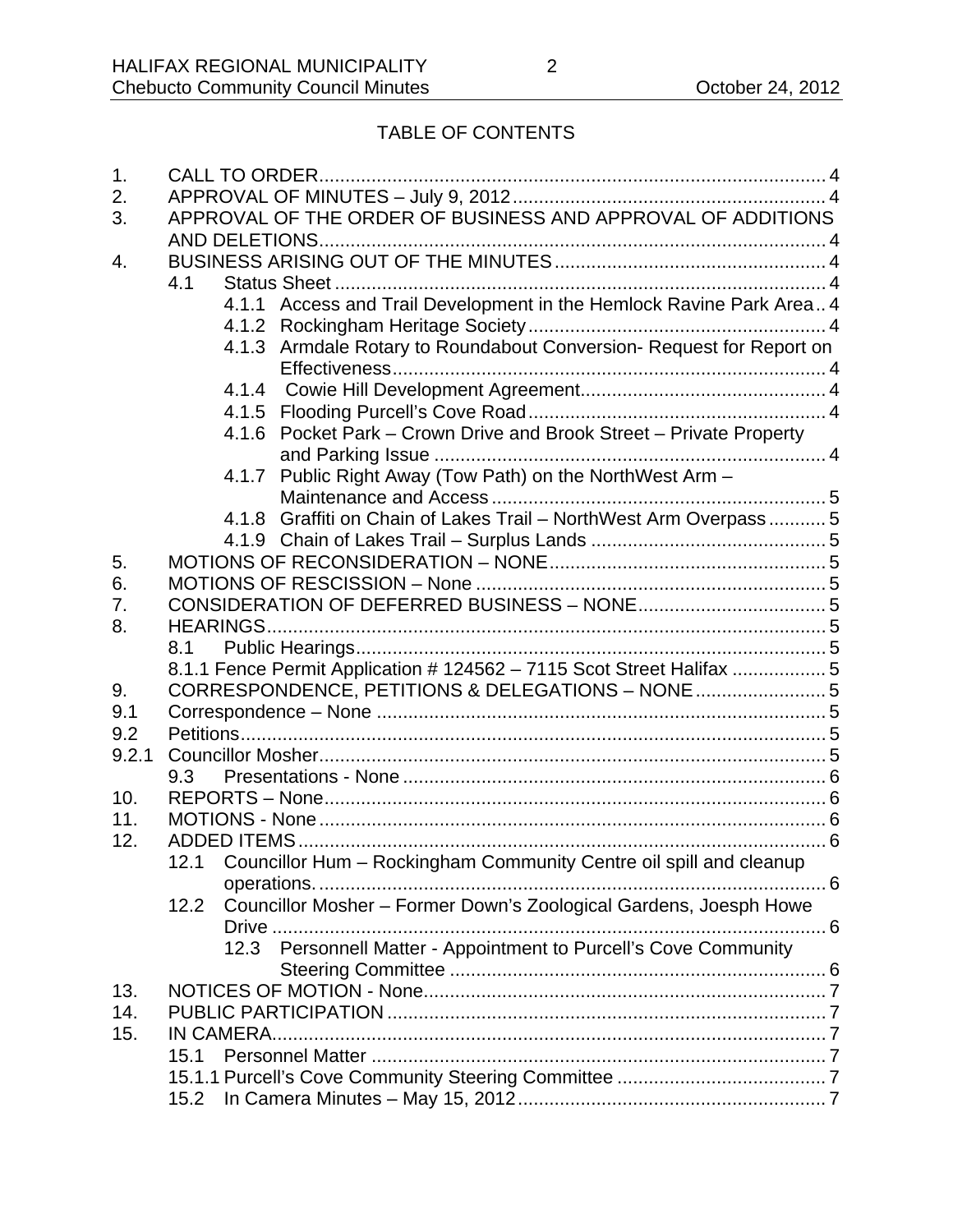|     | 12.3 Personnell Matter - Appointment to Purcell's Cove Community Steering |  |
|-----|---------------------------------------------------------------------------|--|
|     |                                                                           |  |
|     |                                                                           |  |
|     | 8.1.1 Fence Permit Application # 124562 - 7115 Scot Street Halifax 8      |  |
|     |                                                                           |  |
| 16. |                                                                           |  |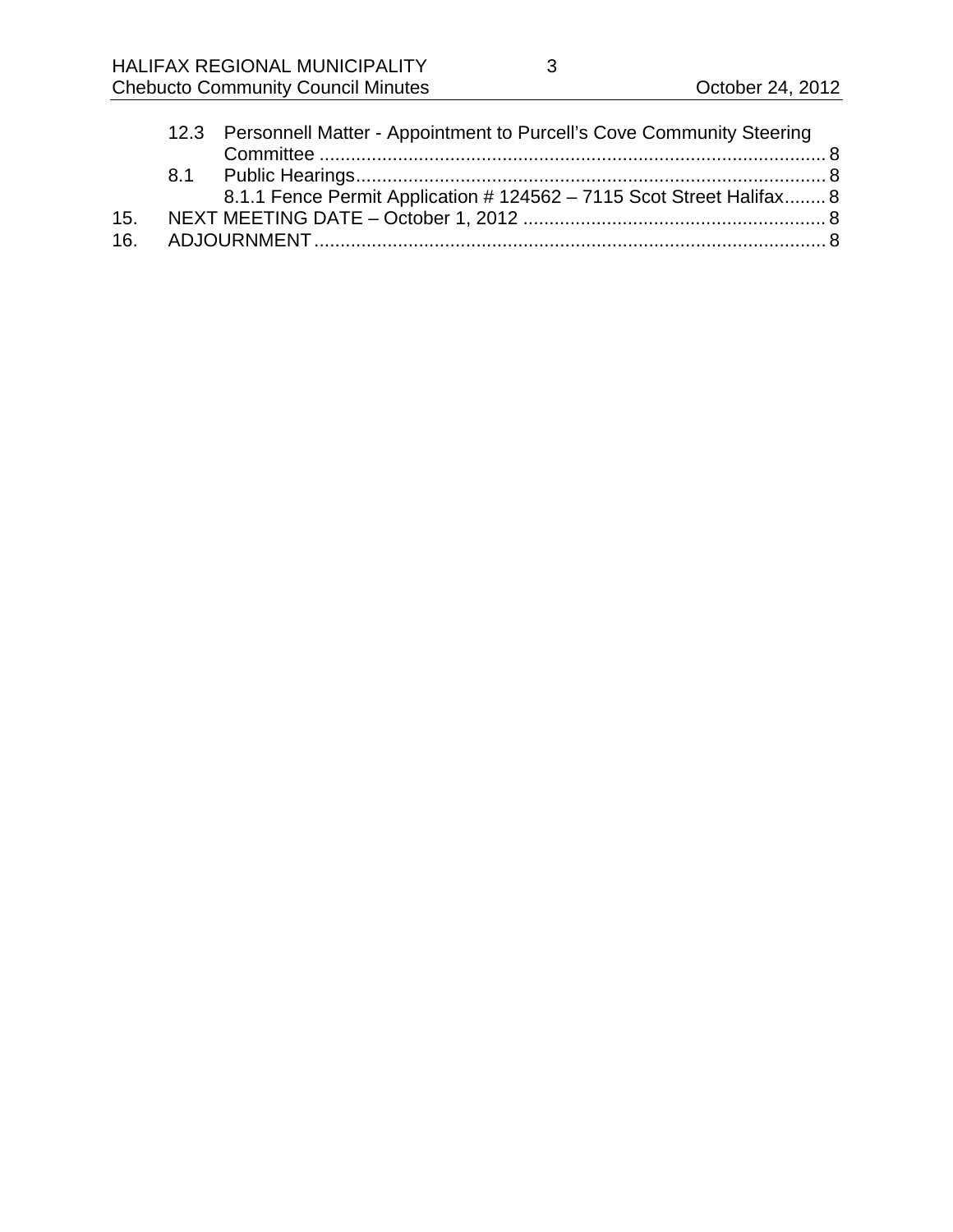## **1. CALL TO ORDER**

The meeting was called to order at 7:01 p.m. at Keshen Goodman Library, 330 Lacewood Drive, Halifax.

**2. APPROVAL OF MINUTES – July 9, 2012** 

**MOVED by Councillor Walker, seconded by Councillor Hum that the minutes of July 9, 2012 be approved as presented. MOTION PUT AND PASSED.** 

#### **3. APPROVAL OF THE ORDER OF BUSINESS AND APPROVAL OF ADDITIONS AND DELETIONS**

**MOVED by Councillor Hum, seconded by Councillor Walker that the Order of Business be approved as presented. MOTION PUT AND PASSED.** 

**4. BUSINESS ARISING OUT OF THE MINUTES** 

#### **4.1 Status Sheet**

**4.1.1 Access and Trail Development in the Hemlock Ravine Park Area** 

No update. To remain on Status Sheet.

#### **4.1.2 Rockingham Heritage Society**

No update. To remain on Status Sheet.

#### **4.1.3 Armdale Rotary to Roundabout Conversion- Request for Report on Effectiveness**

No update. To remain on Status Sheet.

# **4.1.4 Cowie Hill Development Agreement**

No update. To remain on Status Sheet.

#### **4.1.5 Flooding Purcell's Cove Road**

No update. To remain on Status Sheet.

#### **4.1.6 Pocket Park – Crown Drive and Brook Street – Private Property and Parking Issue**

No update. To remain on Status Sheet.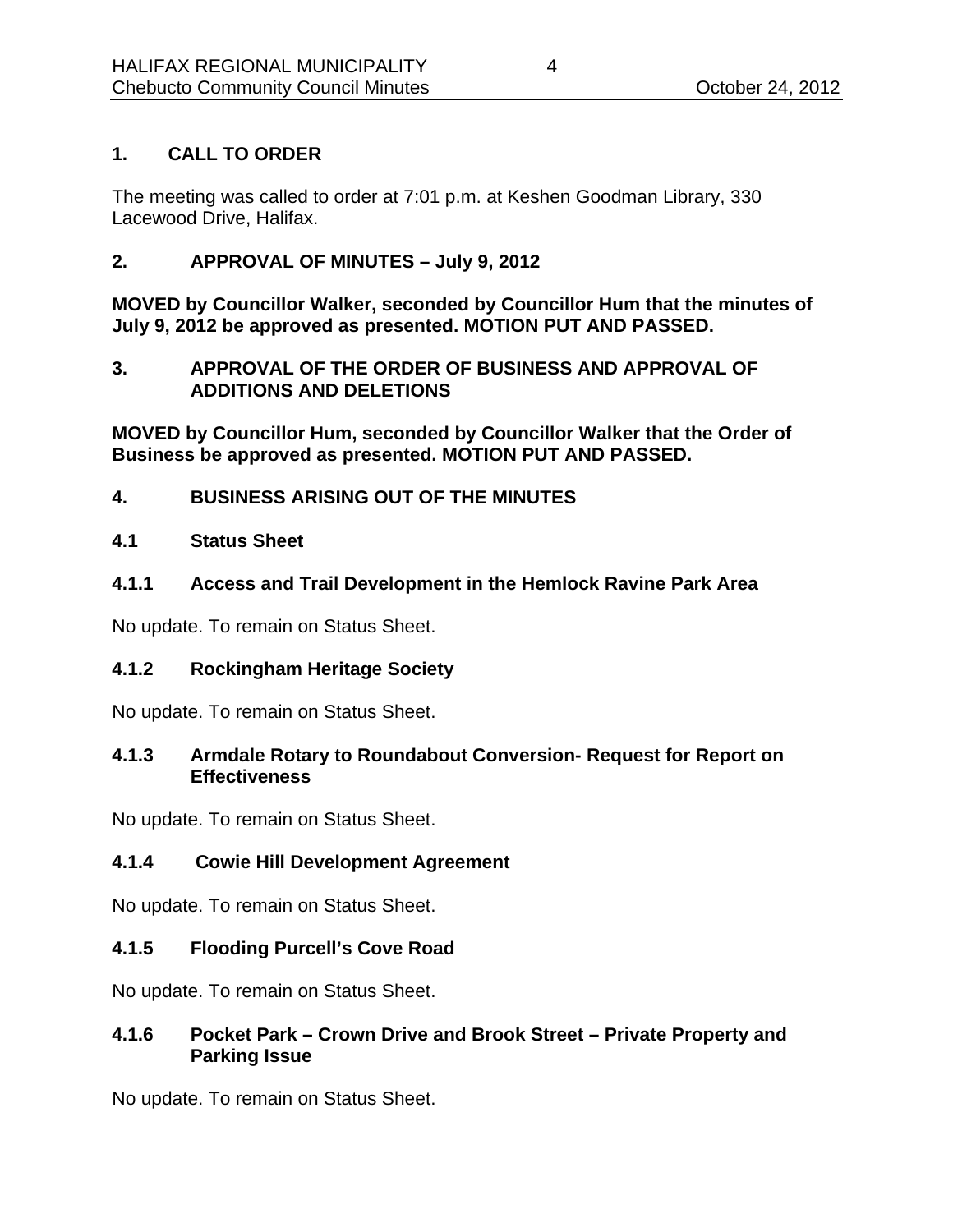#### **4.1.7 Public Right Away (Tow Path) on the NorthWest Arm – Maintenance and Access**

No update. To remain on Status Sheet.

## **4.1.8 Graffiti on Chain of Lakes Trail – NorthWest Arm Overpass**

No update. To remain on Status Sheet.

### **4.1.9 Chain of Lakes Trail – Surplus Lands**

No update. To remain on Status Sheet.

**MOVED by Councillor Wile, seconded by Councillor Hum that the Status Sheet items be moved to the next Community Council meeting. MOTION PUT AND PASSED.** 

- **5. MOTIONS OF RECONSIDERATION NONE**
- **6. MOTIONS OF RESCISSION None**
- **7. CONSIDERATION OF DEFERRED BUSINESS NONE**
- **8. HEARINGS**
- **8.1 Public Hearings 8.1.1 Fence Permit Application # 124562 – 7115 Scot Street Halifax**

**MOVED by Councillor Walker, seconded by Councillor Hum to defer the matter pending staff arrival. MOTION PUT AND PASSED.** 

- **9. CORRESPONDENCE, PETITIONS & DELEGATIONS NONE**
- **9.1 Correspondence None**
- **9.2 Petitions**

Councillor Walker assumed the Chair at 7:07 p.m.

#### **9.2.1 Councillor Mosher**

Councillor Mosher submitted a petition containing 20 signatures on behalf of the residents of Retreat Avenue, who do not support a formal trail access at the end of the street, due to concerns for the safety of residents of Retreat Avenue and trail users. Councillor Mosher noted that the Chain of Lakes Trail Committee did not recommend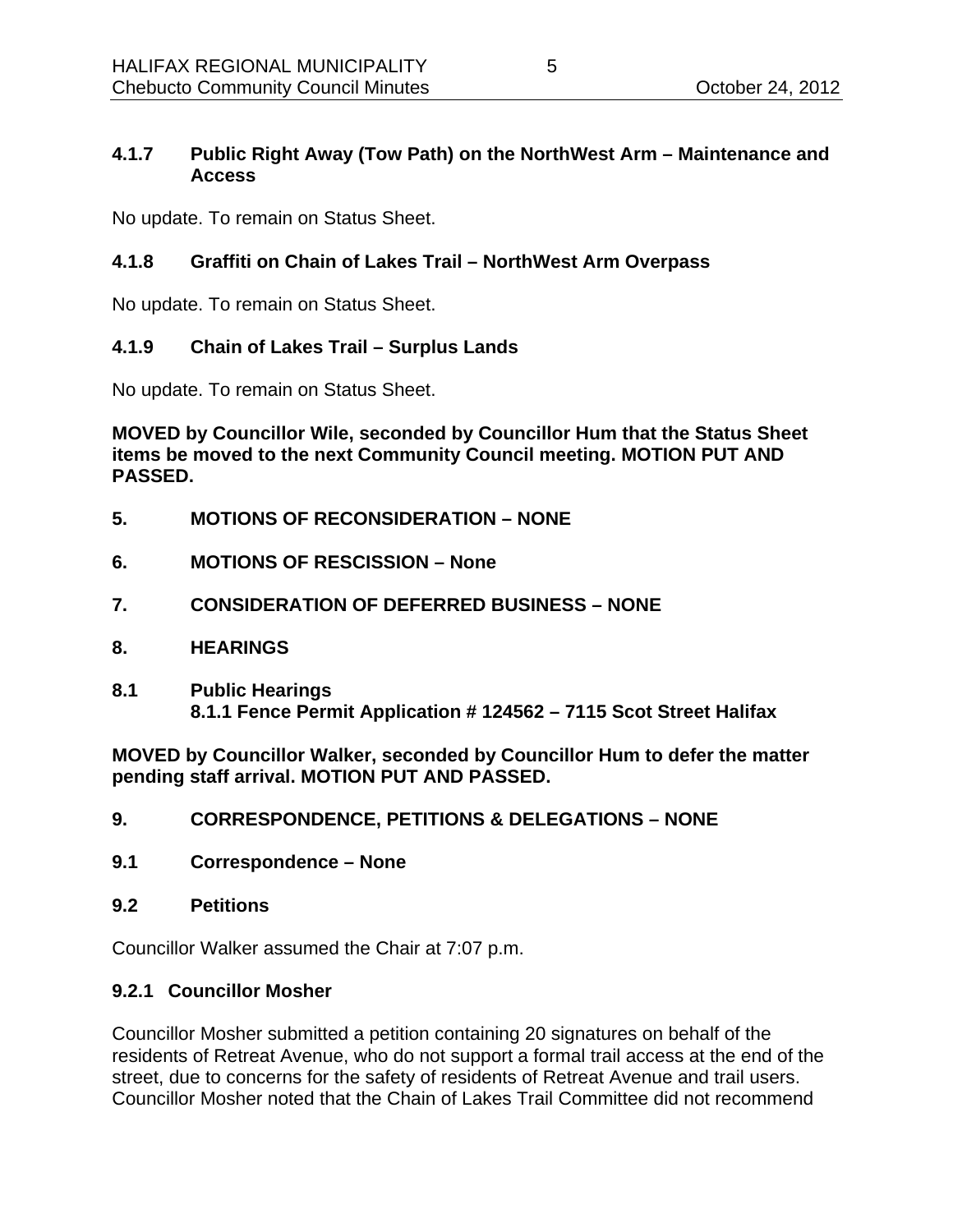the consultant recommendation from the report. Councillor Mosher reminded Chebucto Community Council that it had passed a motion, that residents would be consulted before any projects of this magnitude would go forward. Councillor Mosher requested that a copy of the petition be forwarded to the Chair of the Chain of Lakes Committee.

Councillor Mosher assumed the Chair at 7:09 p.m.

- **9.3 Presentations None**
- **10. REPORTS None**
- **11. MOTIONS None**
- **12. ADDED ITEMS**
- **12.1 Councillor Hum Rockingham Community Centre oil spill and cleanup operations.**

Councillor Hum informed Chebucto Community Council about an oil spill that happened at Rockingham Community Centre as the result of property vandalism. Councillor Hum indicated she has been in contact with community response staff. Councillor Hum wanted to make sure that staff keeps a complete log of the activities at the site.

#### **MOVED by Councillor Hum, seconded by Councillor Walker that Chebucto Community Council request that a staff report on the actions taken for cleanup operation of the oil spill at Rockingham Community Centre. MOTION PUT AND PASSED.**

Councillor Walker assumed the Chair at 7:14 p.m.

**12.2 Councillor Mosher – Former Down's Zoological Gardens, Joesph Howe Drive** 

**MOVED by Councillor Mosher, seconded by Councillor Adams that Chebucto Community Council ask staff to go back reactivate discussions to determine if the former Down's Zoological Gardens is interested in accepting an offer from HRM in order to purchase the lands for the purpose of a public park.** 

#### **MOTION PUT AND PASSED.**

Councillor Mosher assumed the chair at 7:16 p.m.

#### **12.3 Personnell Matter - Appointment to Purcell's Cove Community Steering Committee**

Item was dealt with later in the meeting. See page 7.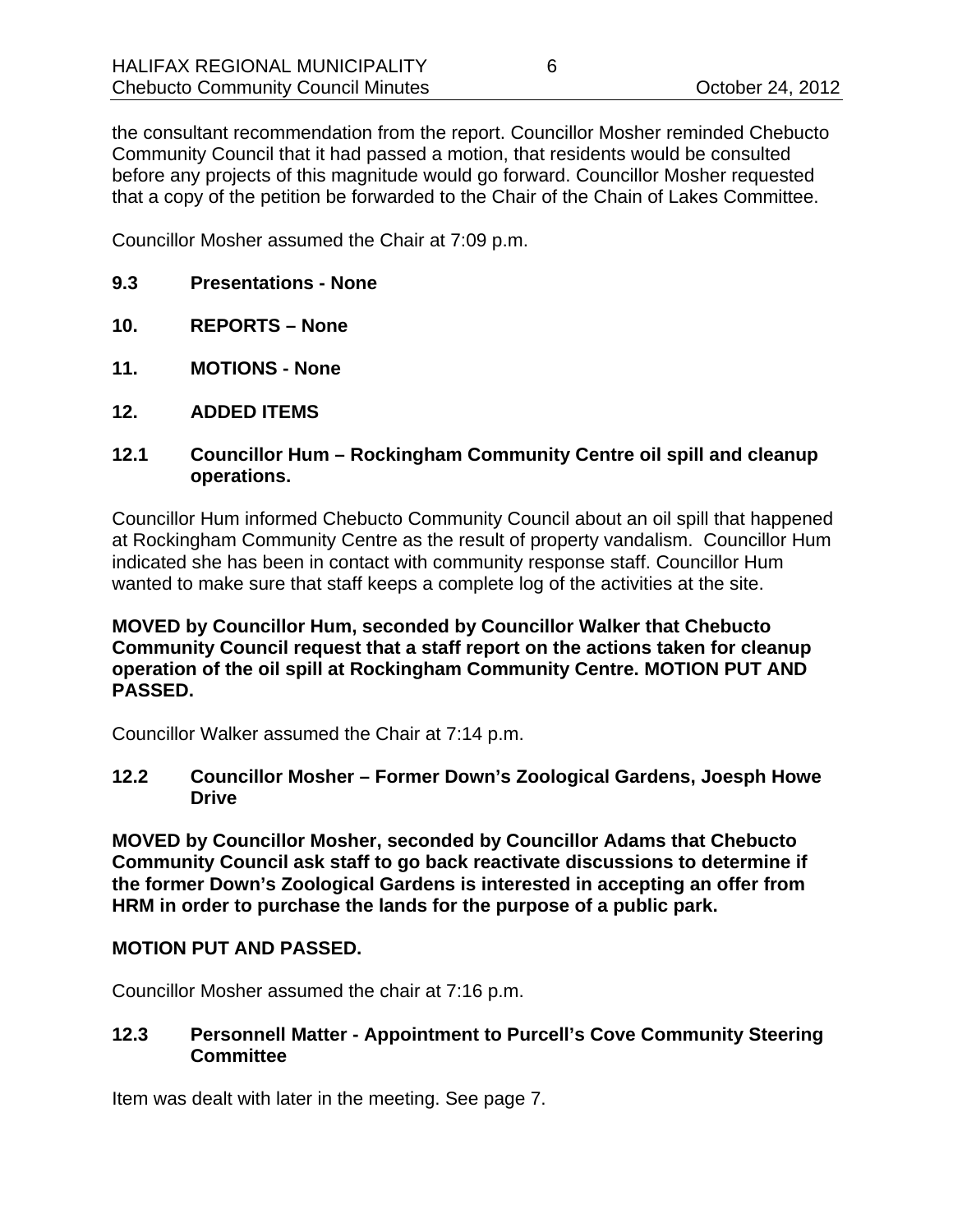Chebucto Community Council recessed for five minutes at 7:17 p.m. Meeting resumed at 7:22 p.m.

# **13. NOTICES OF MOTION - None**

# **14. PUBLIC PARTICIPATION**

**Ms. Alyson Currie**, Parkland Drive Halifax, addressed Council on behalf of 459 Parkland tenants about issues at Killam owned properties at 459 and 505 Parkland Drive. She indicated that a number of issues at both buildings including fire hazards, rent increases, deteriorating maintenance and removal of facilities.

The Chair advised that the body in charge of this matter was the Province. The Chair specified that issues of fire hazard could be forwarded to Ms. Currie's Councillor and Chebucto Community Council would ask staff to look into any violation of development agreement made with HRM.

**MOVED by Councillor Walker, seconded by Councillor Adams that Chebucto Community Council rise and go into an In Camera session, in accordance with Section 19 of the Halifax Regional Municipality Charter, for the purpose of dealing with the items listed under agenda item 15. MOTION PUT AND PASSED.** 

Council recessed at 7:28 p.m.to convene into In Camera. All of the items under item 15 were dealt with In Camera.

# **15. IN CAMERA**

*Community Council may rise and go into a private In Camera session, in accordance with Section 19 of the Halifax Regional Municipality Charter, for the purpose of dealing with the following*;

# **15.1 Personnel Matter**

*Citizen and Councillor appointments to boards and committees in keeping with the Public Appointment Policy adopted by Regional Council in August 2011, to be found at:*  http://www.halifax.ca/boardscom/documents/Citizenrecruitmentpolicy.pdf

# **15.1.1 Purcell's Cove Community Steering Committee**

This matter was dealt with In Camera.

# **15.2 In Camera Minutes – May 15, 2012**

This matter was dealt with In Camera.

Council reconvened the meeting at 7:45 p.m. The motions for the In Camera session were added to the agenda and addressed for ratification at this time.